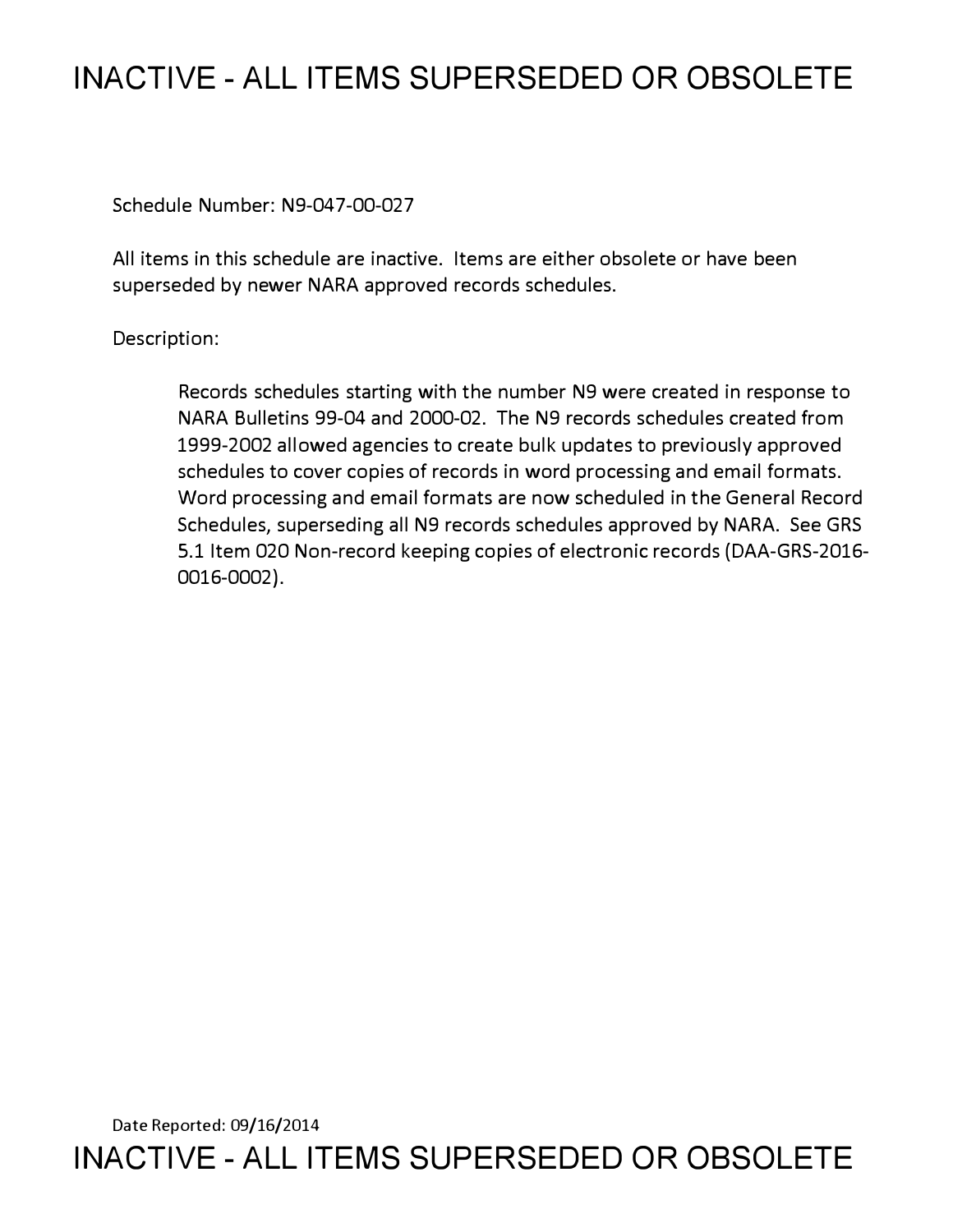| <b>REQUEST FOR RECORDS DISPOSITION AUTHORITY</b>                                                                                                                                                                                                                                                                                                                                                                                                                                                              |                                                                 |                     |                                                                  |                    | <b>JOB NUMBER</b><br>N9-47-00-27                                                                                                                        |                                           |  |
|---------------------------------------------------------------------------------------------------------------------------------------------------------------------------------------------------------------------------------------------------------------------------------------------------------------------------------------------------------------------------------------------------------------------------------------------------------------------------------------------------------------|-----------------------------------------------------------------|---------------------|------------------------------------------------------------------|--------------------|---------------------------------------------------------------------------------------------------------------------------------------------------------|-------------------------------------------|--|
| NATIONAL ARCHIVES & RECORDS ADMINISTRATION<br>To<br>8601 ADELPHI ROAD COLLEGE PARK, MD 20740-6001                                                                                                                                                                                                                                                                                                                                                                                                             |                                                                 |                     |                                                                  |                    | Date received<br>$JAN$ 1 0 2000                                                                                                                         |                                           |  |
| FROM (Agency or establishment)<br>1<br><b>Social Security Administration</b>                                                                                                                                                                                                                                                                                                                                                                                                                                  |                                                                 |                     |                                                                  |                    | NOTIFICATION TO AGENCY                                                                                                                                  |                                           |  |
| <b>MAJOR SUBDIVISION</b><br>2                                                                                                                                                                                                                                                                                                                                                                                                                                                                                 |                                                                 |                     |                                                                  |                    | In accordance with the provisions of 44 U S C 3303a, the                                                                                                |                                           |  |
| <b>MINOR SUBDIVISION</b><br>3                                                                                                                                                                                                                                                                                                                                                                                                                                                                                 |                                                                 |                     |                                                                  |                    | disposition request, including amendments, is approved<br>except for items that may be marked "disposition not<br>approved" or "withdrawn" in column 10 |                                           |  |
| 4<br><b>CONFER</b><br><b>Stanley Nusenko</b>                                                                                                                                                                                                                                                                                                                                                                                                                                                                  | NAME OF PERSON WITH WHOM TO                                     |                     | <b>TELEPHONE NUMBER</b><br>5<br>410/965-8987<br>FAX 410/966-1704 | <b>DATE</b>        | <b>ARCHIVIST OF THE UNITED STATES</b><br>$58 - 00$                                                                                                      |                                           |  |
| 6<br><b>AGENCY CERTIFICATION</b><br>I hereby certify that I am authorized to act for this agency in matters pertaining to the disposition of its records and that the<br>records proposed for disposal on the attached<br>page(s) are not needed now for the business for this agency or will not be<br>needed after the retention periods specified, and that written concurrence from the General Accounting Office, under the<br>provisions of Title 8 of the GAO Manual for Guidance of Federal Agencies, |                                                                 |                     |                                                                  |                    |                                                                                                                                                         |                                           |  |
|                                                                                                                                                                                                                                                                                                                                                                                                                                                                                                               | $\triangleright$ is not required                                |                     |                                                                  | has been requested |                                                                                                                                                         |                                           |  |
| SIGNATURE OF AGENCY REPRESENTATIVE<br><b>DATE</b><br>11/23                                                                                                                                                                                                                                                                                                                                                                                                                                                    |                                                                 |                     |                                                                  |                    | <b>TITLE</b>                                                                                                                                            | SSA Records Officer                       |  |
| 7 ITEM NO                                                                                                                                                                                                                                                                                                                                                                                                                                                                                                     |                                                                 |                     | 8 DESCRIPTION OF ITEM AND PROPOSED DISPOSITION                   |                    | 9 GRS OR<br>SUPERSEDED JOB<br><b>CITATION</b>                                                                                                           | <b>10 ACTION TAKEN</b><br>(NARA USE ONLY) |  |
|                                                                                                                                                                                                                                                                                                                                                                                                                                                                                                               | <b>Training and Career Development</b>                          |                     |                                                                  |                    |                                                                                                                                                         |                                           |  |
|                                                                                                                                                                                                                                                                                                                                                                                                                                                                                                               | (See attached submission in response to<br>NARA Bulletin 99-04) |                     |                                                                  |                    |                                                                                                                                                         |                                           |  |
|                                                                                                                                                                                                                                                                                                                                                                                                                                                                                                               |                                                                 | <b>JUN 2 1 2000</b> |                                                                  |                    |                                                                                                                                                         |                                           |  |
| DO VORY to? agency<br>115-109<br>STANDARD FORM 115 (REV 3-91)<br>Prescribed by NARA 36 CFR 1228                                                                                                                                                                                                                                                                                                                                                                                                               |                                                                 |                     |                                                                  |                    |                                                                                                                                                         |                                           |  |

 $\bar{\mathbf{r}}$ 

 $\frac{1}{2}$